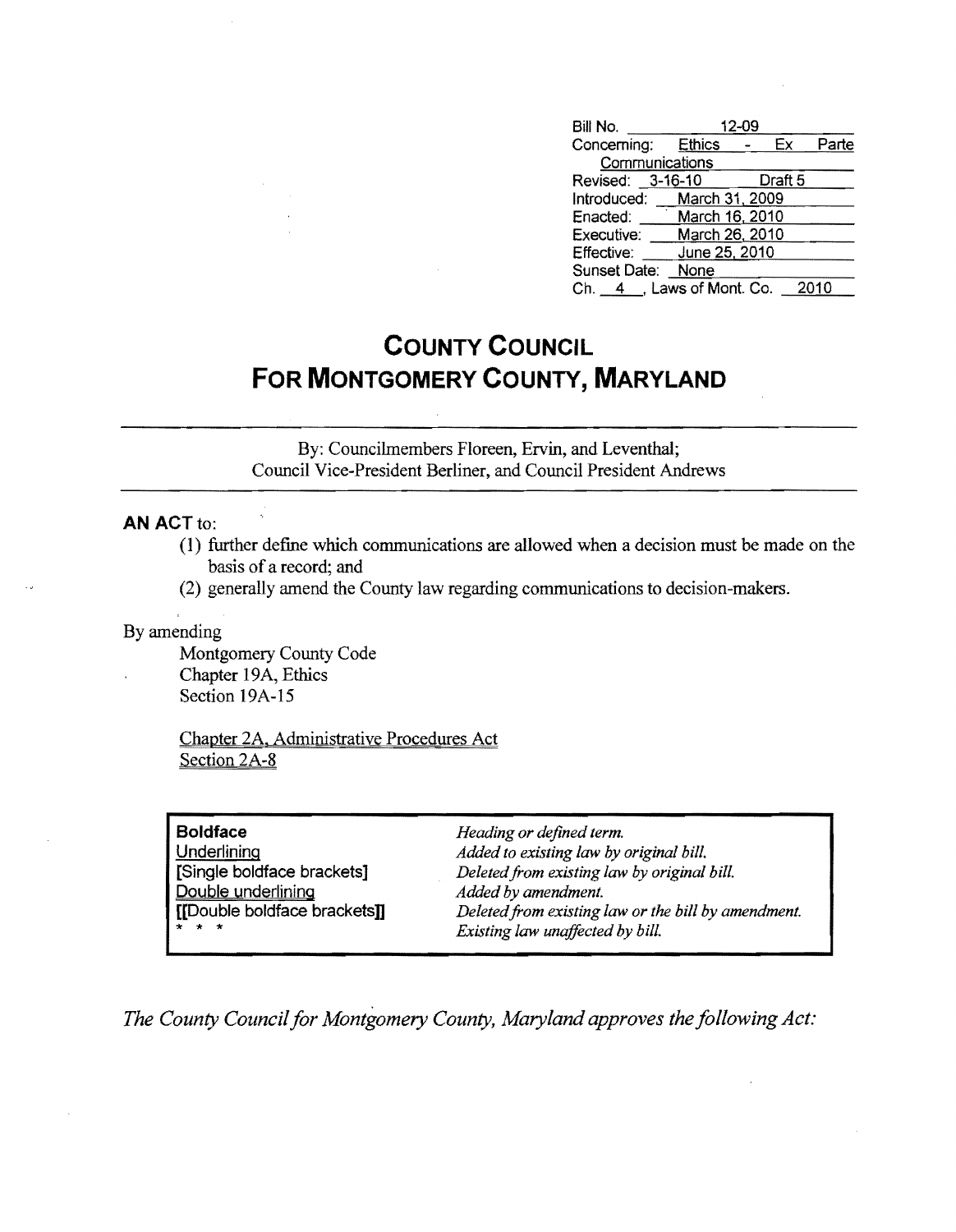$\hat{\mathcal{A}}$ 

| $\mathbf{1}$   | Sec. 1. Section 19A-15 is amended as follows: |     |                                                                  |                                                                                |  |
|----------------|-----------------------------------------------|-----|------------------------------------------------------------------|--------------------------------------------------------------------------------|--|
| $\overline{2}$ | 19A-15.                                       |     | Disclosure of confidential information; ex parte communications. |                                                                                |  |
| 3              |                                               |     |                                                                  | *                                                                              |  |
| 4              | (b)                                           | (1) |                                                                  | A public employee decision-maker must not consider any lex                     |  |
| 5              |                                               |     |                                                                  | parte or private communication made outside of the record                      |  |
| 6              |                                               |     | regarding any matter that must be decided on the basis of a      |                                                                                |  |
| 7              |                                               |     |                                                                  | record <sup>[[1]</sup> ] [after giving interested parties an opportunity for a |  |
| 8              |                                               |     |                                                                  | hearing] [[including any matter that would be subject to a future              |  |
| 9              |                                               |     |                                                                  | on-the-record proceeding which is reasonably foreseeable.<br>$\Delta$          |  |
| 10             |                                               |     |                                                                  | future proceeding is reasonably foreseeable if an interested party:            |  |
| 11             |                                               |     | (A)                                                              | has engaged an attorney, expert, planner, architect, or other                  |  |
| 12             |                                               |     |                                                                  | consultant to perform work on a specific matter that would                     |  |
| 13             |                                               |     |                                                                  | be subject to a future on-the-record proceeding; or                            |  |
| 14             |                                               |     | (B)                                                              | has taken any other action to prepare to file an application                   |  |
| 15             |                                               |     |                                                                  | or other document on a specific matter that would be                           |  |
| 16             |                                               |     |                                                                  | subject to a future on-the-record proceeding.                                  |  |
| 17             |                                               |     |                                                                  | after an application is filed or a proceeding is otherwise initiated.          |  |
| 18             |                                               | (2) |                                                                  | <u>Except as otherwise expressly authorized by law, any public</u>             |  |
| 19             |                                               |     |                                                                  | employee decision maker, and any public employee who directly                  |  |
| 20             |                                               |     |                                                                  | <u>advises a decision maker, must not:</u>                                     |  |
| 21             |                                               |     | (A)                                                              | initiate or participate in any communication outside the                       |  |
| 22             |                                               |     |                                                                  | <u>record with any person regarding a matter that must be</u>                  |  |
| 23             |                                               |     |                                                                  | <u>decided on the basis of a record; or</u>                                    |  |
| 24             |                                               |     | $\circled{B}$                                                    | conduct an independent investigation of any fact [[in or]]                     |  |
| 25             |                                               |     |                                                                  | <u>related to [[a record of]] a matter that [[is before or will</u>            |  |
| 26             |                                               |     |                                                                  | come before the decision-maker]] must be decided on the                        |  |
| 27             |                                               |     |                                                                  | basis of a record.                                                             |  |

 $\lambda$ 

 $-2-$ 

 $\mathcal{A}^{\mathcal{A}}$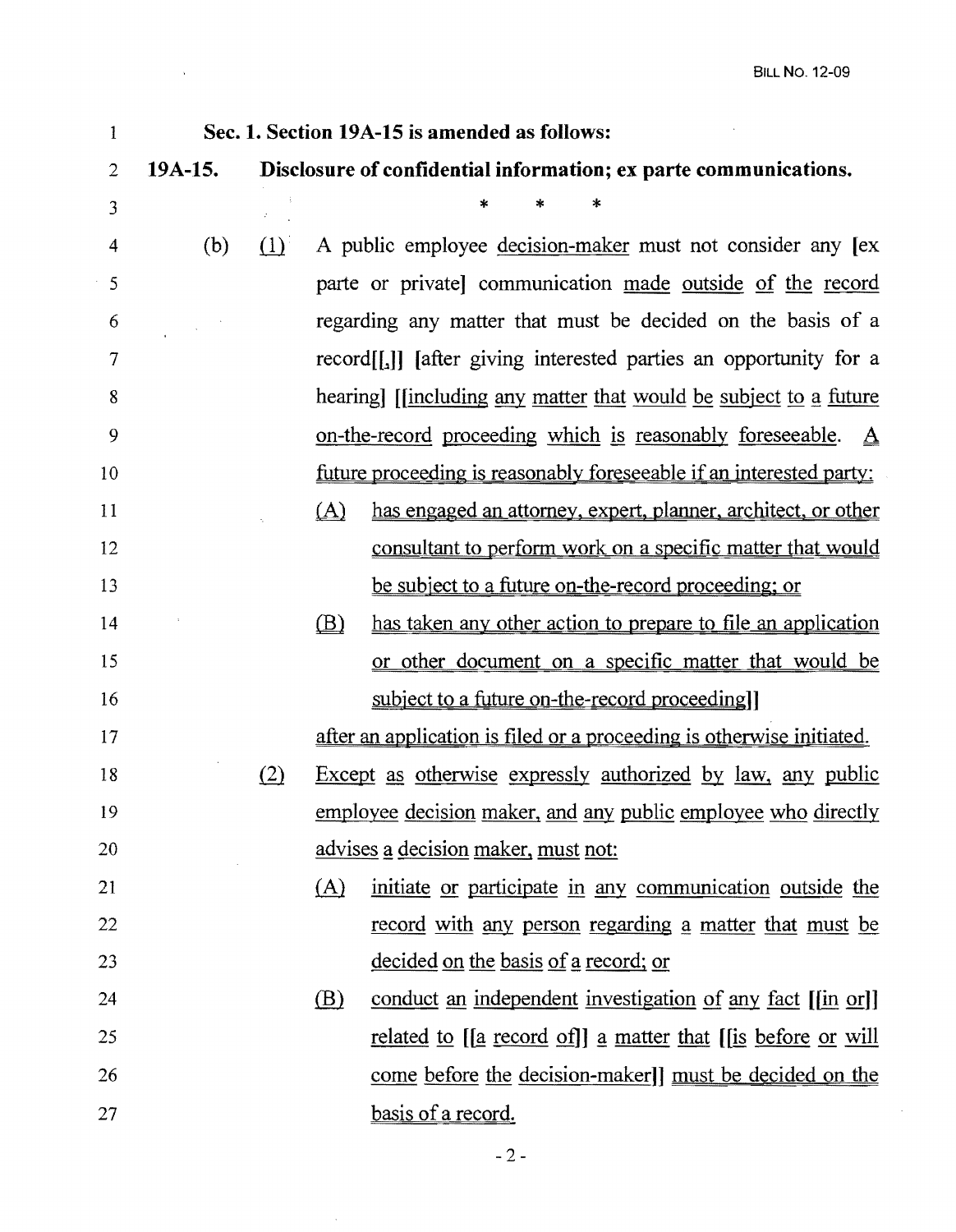| 28 |          | (3)       | The recipient of any communication made outside the record,         |
|----|----------|-----------|---------------------------------------------------------------------|
| 29 |          |           | including advice rendered by officials or staff of another          |
| 30 |          |           | government agency, must lincorporate any ex parte or private        |
| 31 |          |           | promptly enter that communication in the record. If the             |
| 32 |          |           | communication was oral, the recipient must write down the           |
| 33 |          |           | substance of the communication and enter it into the record. The    |
| 34 |          |           | decision-making body may consider [ex parte or private              |
| 35 |          |           | communications] any communication made outside of the record        |
| 36 |          |           | if all parties are given [an appropriate] a reasonable opportunity  |
| 37 |          |           | to respond.                                                         |
| 38 |          | (4)       | This subsection does not [apply to] restrict a communication that   |
| 39 |          |           | consists solely of:                                                 |
| 40 |          |           | $[(1)]$ (A) advice rendered to a decision-maker by an attorney [for |
| 41 |          |           | the County] employed or retained by the decision-maker's            |
| 42 |          |           | agency;                                                             |
| 43 |          |           | $[(2)]$ (B) advice rendered to a decision-maker by appropriate      |
| 44 |          |           | officials or staff of [County or other government agencies]         |
| 45 |          |           | the decision-maker's agency;                                        |
| 46 |          |           | (C) a procedural question that does not involve the substance       |
| 47 |          |           | of facts in a record; and                                           |
| 48 |          |           | $[3]$ (D) discussions between members of a decision-making          |
| 49 |          |           | body.                                                               |
| 50 |          |           | Sec. 2. Section 2A-8 is amended as follows:                         |
| 51 | $2A-8$ . | Hearings. |                                                                     |
| 52 |          |           | $\ast$<br>*<br>$\ast$                                               |
| 53 | (b)      |           | Official record.                                                    |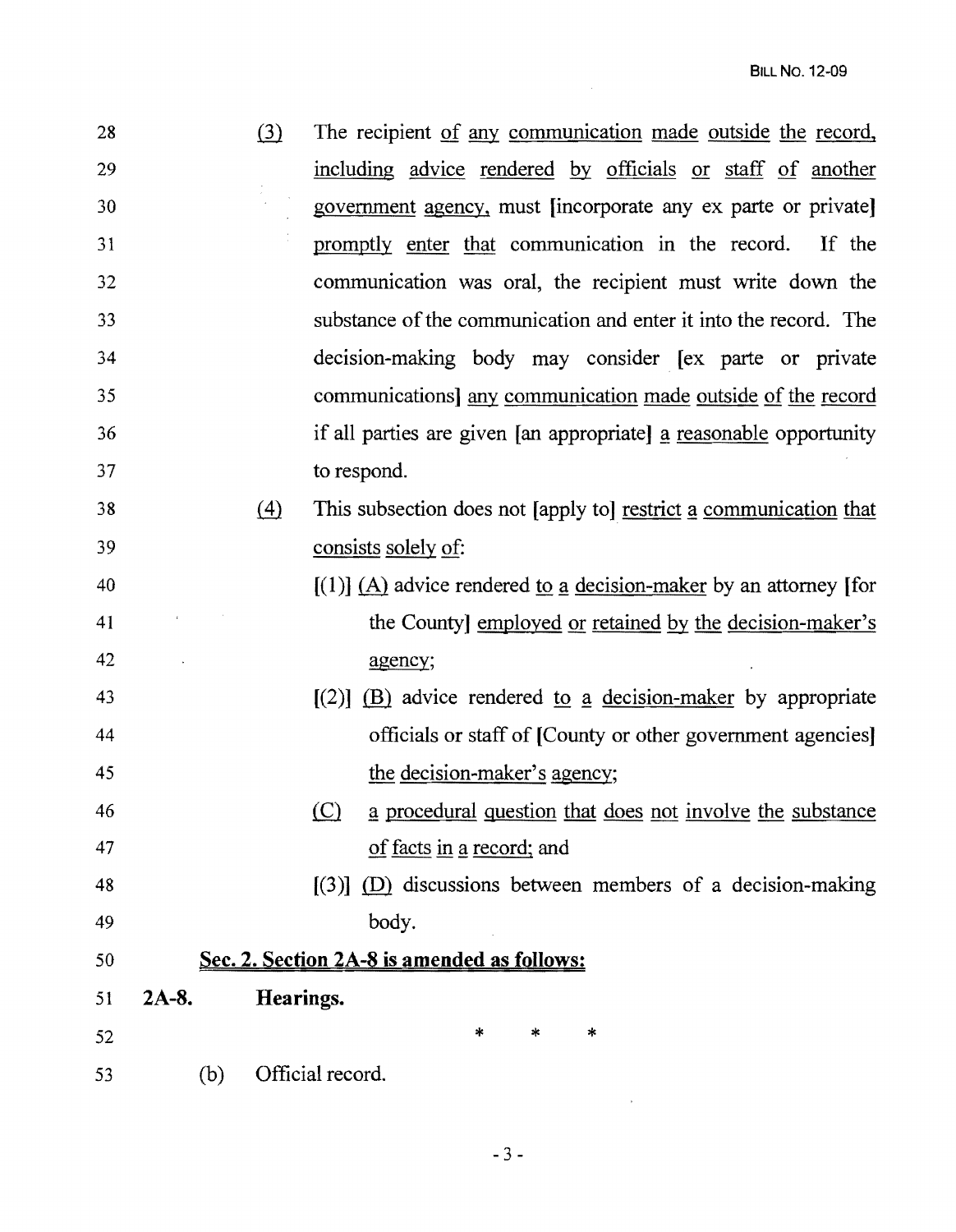$\hat{\mathcal{A}}$ 

 $\sim$   $\sim$ 

| 54 | (1) | The hearing authority must prepare, maintain and supervise the     |  |
|----|-----|--------------------------------------------------------------------|--|
| 55 |     | custody of an official record in each case. The record must        |  |
| 56 |     | include testimony, exhibits and verbatim transcript, if any,       |  |
| 57 |     | submitted during the hearing and at other times the record is open |  |
| 58 |     | to receive evidence. Documentary evidence may be received in       |  |
| 59 |     | the form of copies, excerpts, photographic reproductions or by     |  |
| 60 |     | incorporation by reference. The hearing authority must make the    |  |
| 61 |     | official record available for inspection to all affected persons   |  |
| 62 |     | before any hearing.                                                |  |
| 63 | (2) | [[a. This paragraph applies to any ex parte or private             |  |
| 64 |     | communication, written or oral, received by a member of a          |  |
| 65 |     | hearing authority if:                                              |  |
| 66 |     | the communication relates to a contested matter<br>(i)             |  |
| 67 |     | before the hearing authority;                                      |  |
| 68 |     | all appellate rights regarding the contested matter<br>(ii)        |  |
| 69 |     | have not been exhausted; and                                       |  |
| 70 |     | the hearing authority is required by law to make a<br>(iii)        |  |
| 71 |     | decision on the matter based on the record before it.              |  |
| 72 |     | b. This paragraph does not apply to:                               |  |
| 73 |     | legal or technical advice rendered by government<br>(i)            |  |
| 74 |     | agency staff or an attorney for the County at the                  |  |
| 75 |     | request of the hearing authority;                                  |  |
| 76 |     | any communication about the status or procedure of<br>(ii)         |  |
| 77 |     | a pending matter or;                                               |  |
| 78 |     | any communication between members of the<br>(iii)                  |  |
| 79 |     | hearing authority.                                                 |  |

 $\sim$   $\sim$ 

-4~

 $\hat{\mathcal{L}}_{\text{max}}$  ,  $\hat{\mathcal{L}}_{\text{max}}$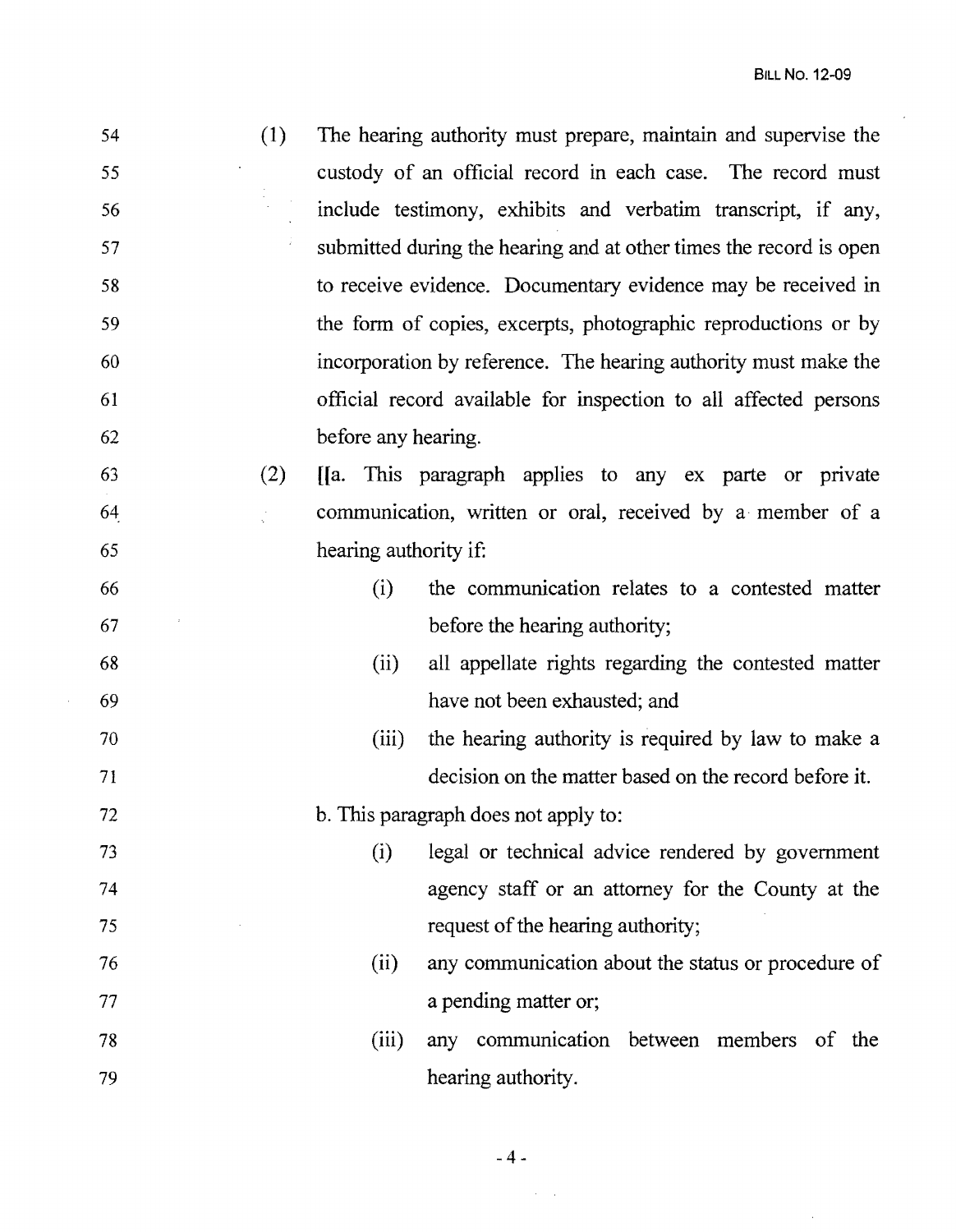| 80  | c.     | If a member of a hearing authority receives an oral ex parte       |
|-----|--------|--------------------------------------------------------------------|
| 81  |        | or private communication, that member must reduce the              |
| 82  |        | substance of the communication to writing within a                 |
| 83  |        | reasonable time after receipt of the communication.                |
| 84  | d.     | If a final administrative decision has not been made prior         |
| 85  |        | to receipt of the ex parte or private conversation, the            |
| 86  |        | hearing authority must send a written notice to all parties        |
| 87  |        | that discloses the contents of the communication and states        |
| 88  |        | whether the hearing authority will<br>consider<br>the              |
| 89  |        | communication as a basis for its decision under                    |
| 90  |        | subparagraph e.]]                                                  |
| 91  | [[e.]] | Section 19A-15(b) applies to any ex parte or private               |
| 92  |        | communications received by a member of a hearing                   |
| 93  |        | <u>authority</u> . The hearing authority must include the ex parte |
| 94  |        | or private communication in the record and may:                    |
| 95  |        | consider the communication as a basis for its<br>(i)               |
| 96  |        | decision after giving all parties an opportunity to                |
| 97  |        | respond to the communication; or                                   |
| 98  |        | (ii)<br>decide the matter if the hearing authority expressly       |
| 99  |        | finds that it has not considered the communication                 |
| 100 |        | as a basis for its decision.                                       |
| 101 | [[f.]] | The substance of an ex parte or private communication              |
| 102 |        | received after a final administrative decision and before          |
| 103 |        | appellate rights have been exhausted must be maintained            |
| 104 |        | in the case file and, in [[the event of]] any remand, treated      |
| 105 |        | [in accordance with all other provisions of]] as required          |
| 106 |        | $\underline{by}$ this paragraph.                                   |

 $-5 -$